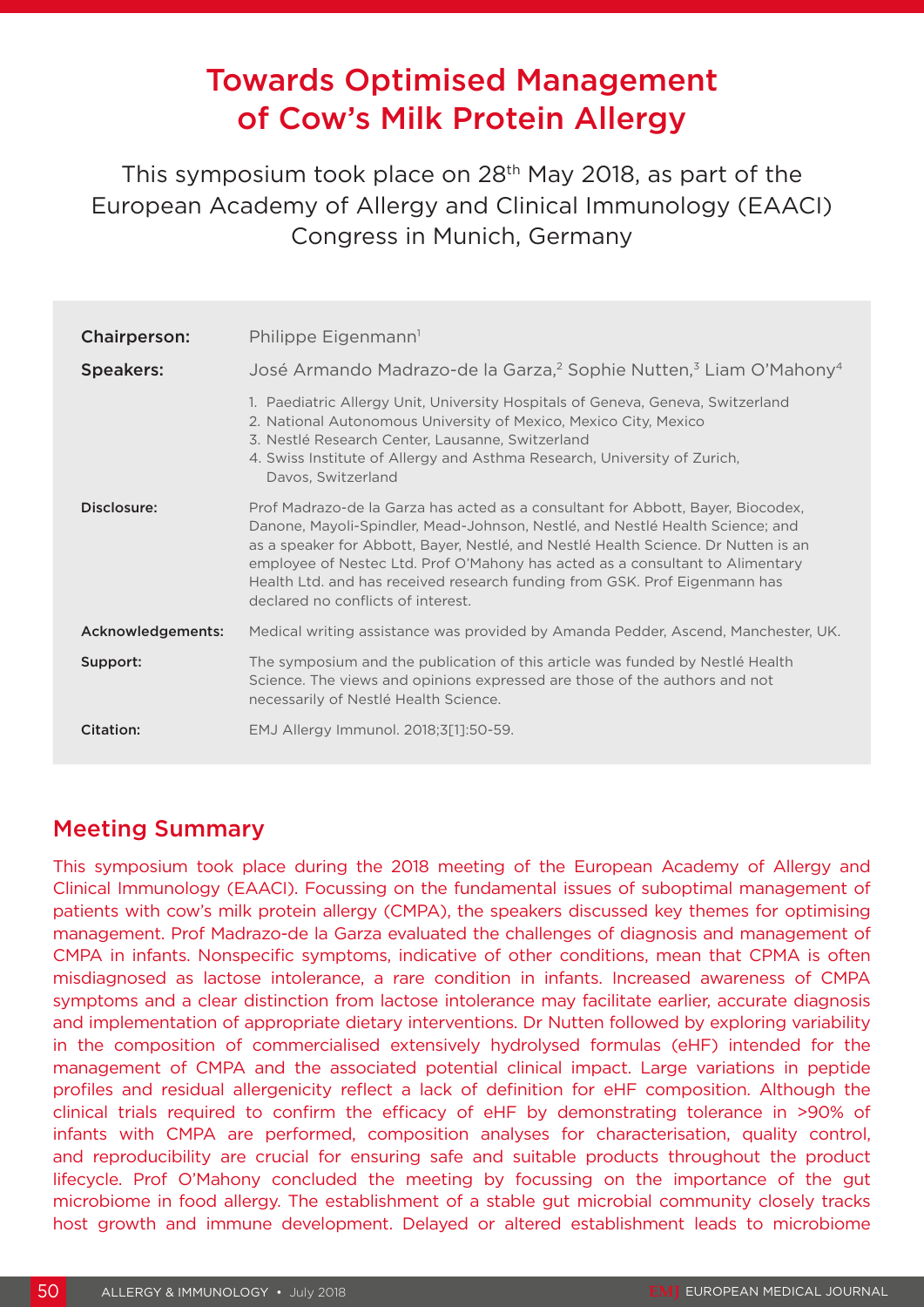immaturity, which has been associated with an increased risk of food allergies. Nutritional strategies, such as the use of eHF containing lactose, to support microbiome development complement existing CMPA treatment.

# Knowledge Gaps in Diagnosing and Managing Cow's Milk Protein Allergy

# Professor José Armando Madrozo-de la Garza

CMPA is the most common food allergy in infants, yet diagnosis is challenging due to nonspecific symptoms. Limited recognition by healthcare professionals worldwide leads to misdiagnosis and unnecessary nutritional interventions. Accurate dietary advice is important for the effective management of CMPA and the optimal development of affected patients.<sup>1</sup>

Self-overestimation of food allergies is common. Worldwide, 28% of people self-identified with an allergy; however, by skin prick test, only 8% had a confirmed food allergy and by double-blind placebo-controlled challenge test this reduced to only approximately  $3\frac{2}{3}$  The EuroPrevall birth cohort study followed 12,049 newborn babies from nine European countries over a 5-year period. The results showed variation in the proportions of self-reported food allergy, from 5–8% in Spain to 30% in Germany.4

Despite global variation in diet, the three most common food allergens worldwide are cow's milk, egg, and seafood.<sup>5</sup> Among adults, the most common adverse reaction to food is lactose intolerance. Approximately half to two-thirds of the world's adults have primary lactose intolerance, but it is very rare in children aged <5 years.<sup>6</sup> Secondary lactose intolerance can be seen in infants, although still rare, and is usually temporary and caused by transient lactase deficiency as a result of small bowel injury.7 Low-grade lactose malabsorption is a natural physiological phenomenon in breastfed and formula-fed newborns and young infants, enabling the production of softer and more acidic stools, which promotes gut microbiome development and increases production of short chain fatty acids.6

Lactose intolerance is due to an enzymatic deficiency, whereas CMPA is regulated by the immune system, either IgE-mediated or non-IgE-mediated.<sup>8</sup> Symptoms common to both lactose intolerance and CMPA include diarrhoea, perianal rash, and inability to gain weight; however, CMPA is also characterised by vomiting, eczema, and occasionally rectal bleeding.6,7 A recent European survey uncovered major deficits in the management of CMPA, including limited knowledge of appropriate diagnostic tests, use of elimination diets, and optimal selection of speciality formula for management of non-breastfed infants.9

A comprehensive survey has recently been conducted to identify misconceptions about CMPA and lactose intolerance among healthcare practitioners across various international clinical settings.<sup>10</sup> The study aimed to understand the clinical practice of primary healthcare providers treating non-breastfed patients with CMPA or lactose intolerance. Access to local resources and tools for the diagnosis and treatment of CMPA and lactose intolerance were evaluated and knowledge gaps identified.

The survey was conducted in a number of countries worldwide between January and November 2017.<sup>10</sup> Participants were asked 12 multiple-choice questions on CMPA and lactose intolerance, questions relating to two clinical case scenarios, and 10 questions on educational needs. Over 50% of the 1,663 respondents had >10 years' clinical practice experience. Most were general practitioners or general paediatricians working in tertiary care or private practice. Over 60% of the respondents felt confident in distinguishing CMPA from lactose intolerance; however, misconceptions were identified, including overestimation of the prevalence of lactose intolerance among infants. Although 59% of respondents identified eHF as the first-line treatment for managing CMPA, there was uncertainty about the use of lactose-free or lactose-containing eHF, and only 23% correctly identified an amino acid-based formula as an appropriate treatment for cases with anaphylaxis.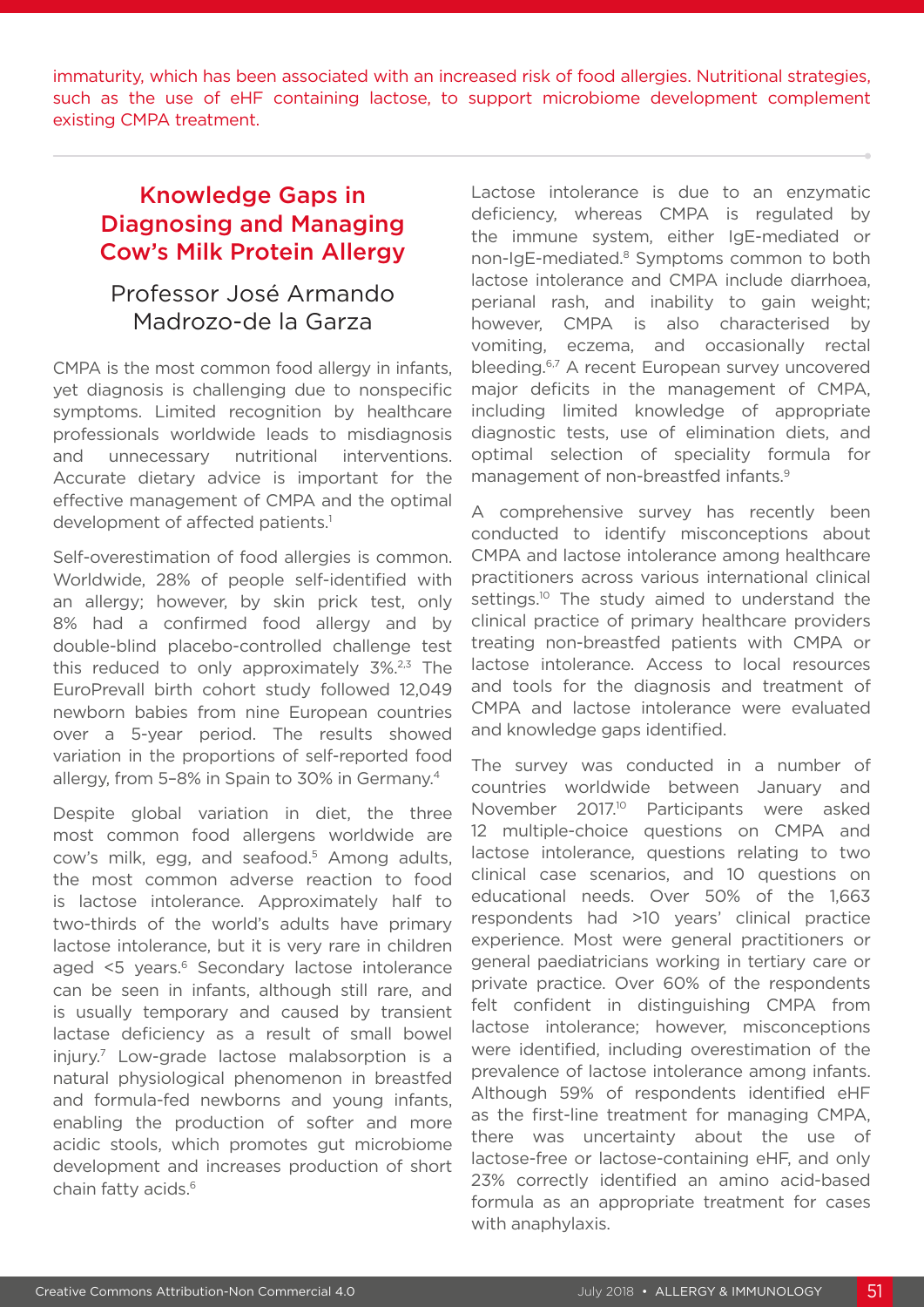



#### Figure 1: Which clinical signs or symptoms do you consider characteristic of IgE-mediated CMPA and non-IgE-mediated CMPA?

This survey was conducted in >40 countries with 1,663 respondents; multiple answers were permitted from each participant for this question.

CMPA: cow's milk protein allergy.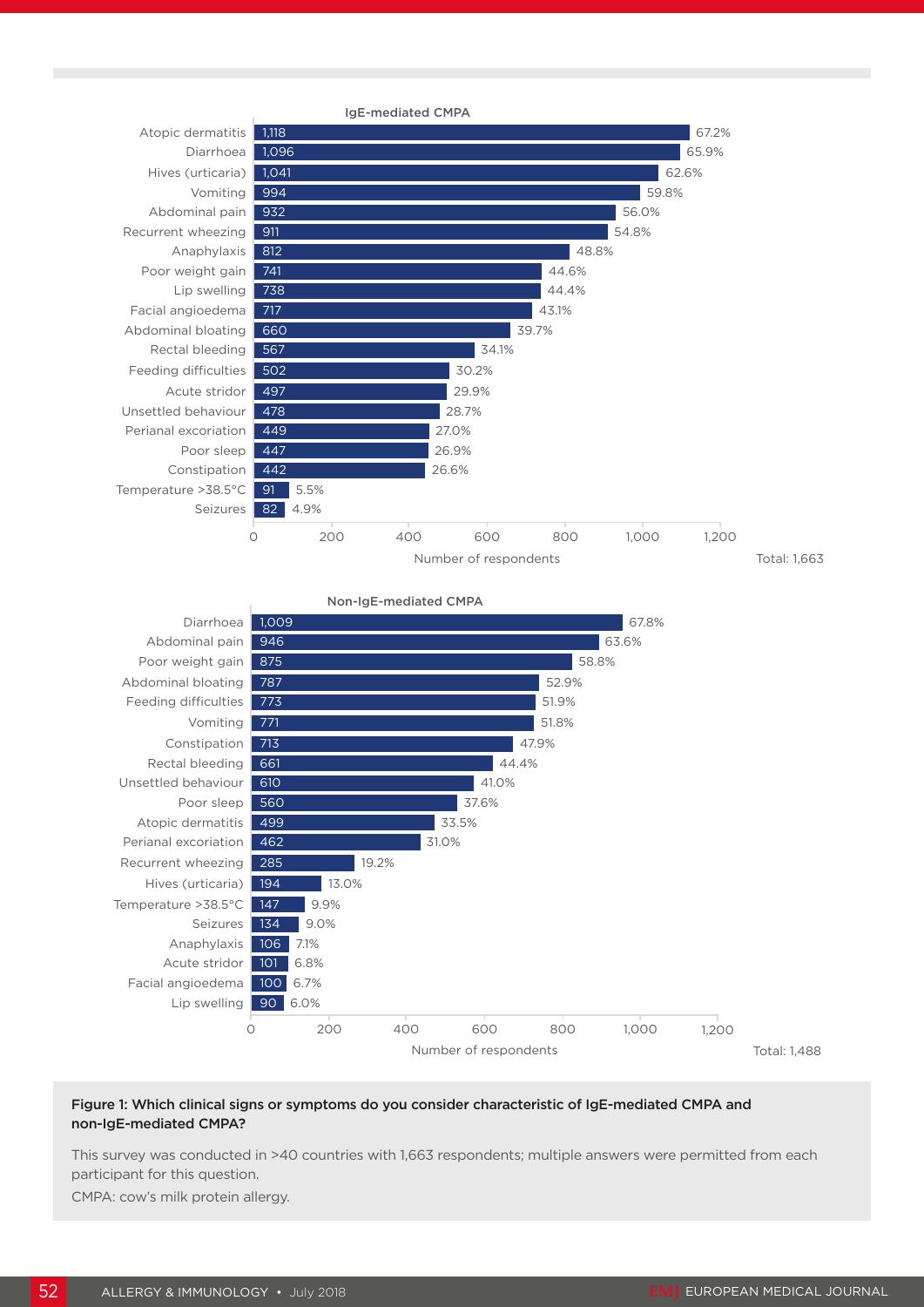There were differences in perceived characteristic symptoms of IgE-mediated CMPA, non IgE-mediated CMPA, and lactose intolerance (Figure 1).10 For IgE-mediated CMPA, the most common symptoms identified were atopic dermatitis, diarrhoea, hives, vomiting, and abdominal pain, although there were some differences in responses by country. For non-IgE-mediated CMPA, the most common symptoms were identified as diarrhoea, abdominal pain, poor weight gain, abdominal bloating, feeding difficulties, and vomiting. Most responses considered only symptoms related to gastrointestinal manifestations rather than wider immune responses, with only a small proportion of respondents considering atopic dermatitis or urticaria as potential symptoms. Although some differences were noted among the countries in identification of primary symptoms, diarrhoea was widely recognised as the leading or second-leading sign or symptom. For lactose intolerance, respondents in all countries identified diarrhoea as the main symptom. Symptoms associated with immune response, such as urticaria, atopic dermatitis, and anaphylaxis, were only mentioned by a small proportion of respondents.

Survey participants were also asked to review two clinical cases and suggest the appropriate formula for management. Clinical Case A was a full-term, vaginal-delivered male infant aged 4 months, exclusively breastfed to 2 months of age, presenting with persistent diarrhoea and eczema. Cow's milk-based formula was introduced at 2 months, followed by development of mild-to-moderate eczema across his body and face, increased regurgitation, loose bowel movements (up to six times a day without visible blood), mild perianal excoriation, and weight loss (from the 25th to the 10th percentile). A total of 40% of survey participants selected initiation of eHF without lactose as the appropriate course of treatment, which was considered the correct choice, as secondary lactose intolerance was indicated by diarrhoea and perianal excoriation.

Clinical Case B was a full-term male infant delivered by caesarean section, aged 5 months and exclusively breastfed, without introduction of solid foods, presenting with generalised urticaria after drinking approximately 60 mL of cow's milk-based formula. He also vomited once, became lethargic and floppy, and was taken to hospital for treatment and observation, where formula was avoided. He had moderate atopic eczema that started from 2 months of age. Most respondents selected an eHF for treatment in this case: 27% selected eHF without lactose and 27% selected eHF with lactose. Amino acidbased formula, the most appropriate option considering the anaphylactic reaction, was selected only by 24% of respondents but was the top choice for physicians in some countries.

The survey also contained questions about diagnostic procedures for identifying IgE-mediated and non-IgE-mediated CMPA, and lactose intolerance. Overall, identification of serum IgE specific to cow's milk and skin prick testing were the most common tools used to diagnose IgE-mediated CMPA. For non-IgE-mediated CMPA, many participants recommended either no diagnostic test or a home challenge to cow's milk.

When asked to consider awareness and education, >60% of respondents felt confident about their skills in diagnosing and managing CMPA, but 82% were interested in receiving further training. Almost half of respondents considered primary lactose intolerance to be common in infancy, despite it being rare in children <5 years old.

Overall, the survey results indicate that clinical recognition and management of CMPA versus lactose intolerance in infancy still poses clinical dilemmas. Significant educational gaps about the diagnosis and treatment of CMPA and lactose intolerance have been identified in several regions globally. There is much room for improvement and a need for targeted education and training to promote evidencebased clinical practice, change perceptions, and prompt physicians to suspect and test for CMPA in infants.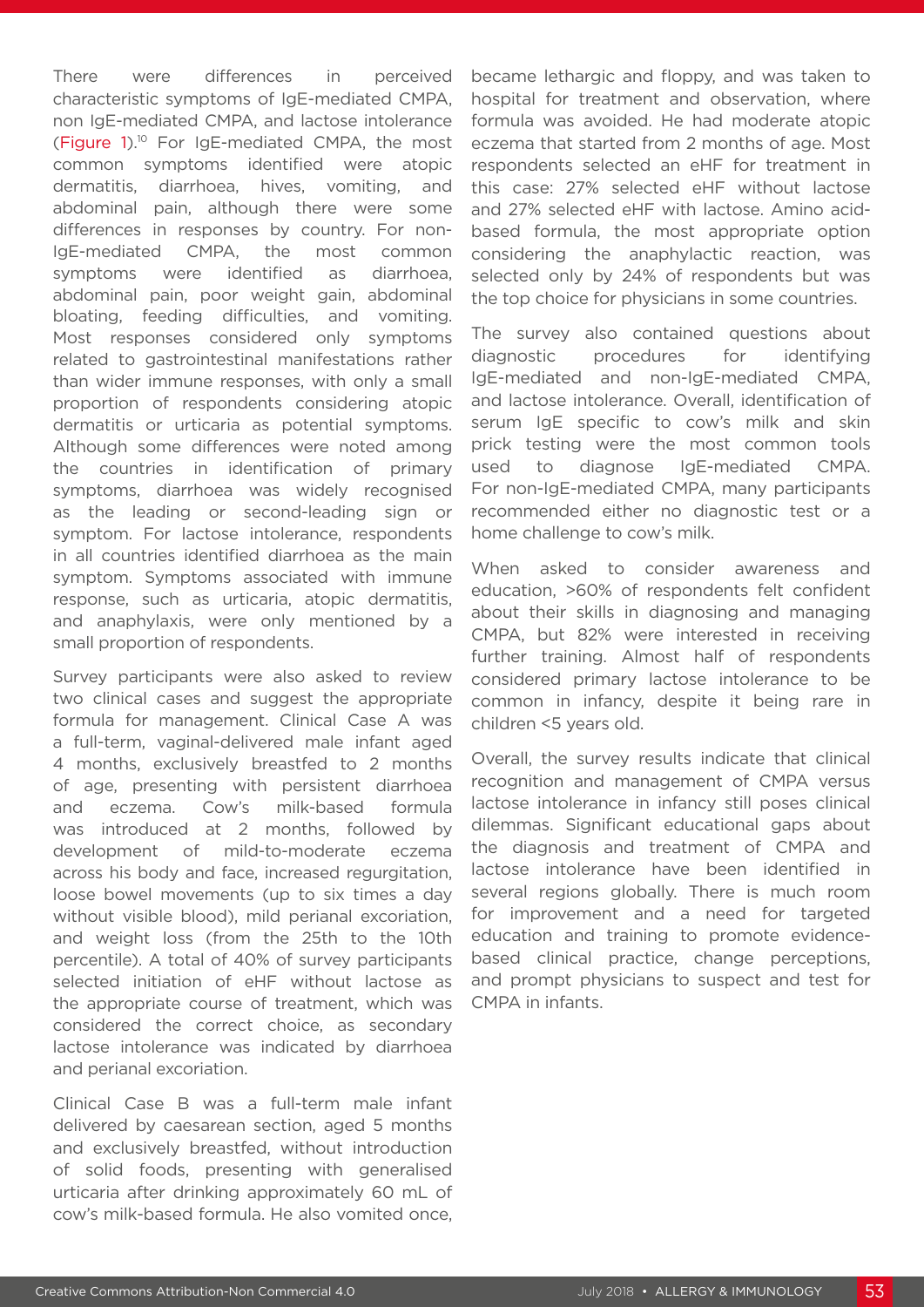# How to Define Extensively Hydrolysed Formula for the Management of Cow's Milk Protein Allergy

### Doctor Sophie Nutten

CMPA is the most common food allergy in infants, affecting 2-3% children worldwide.<sup>7</sup> Dr Nutten reported that most children with CMPA have ≥2 symptoms: 50–70% have skin symptoms, 50–60% have gastrointestinal symptoms, and 20-30% have airway symptoms.<sup>11,12</sup> Severe and life-threatening symptoms may occur in 10% of children.2 Management of these patients focusses on the avoidance of milk proteins and prompt recognition and treatment of allergic reactions resulting from accidental exposure.

Breast milk remains the gold standard for feeding infants with CMPA, with speciality formulas recommended when breastfeeding is not possible. CMPA management guidelines recommend the use of eHF as the first nutritional intervention unless there is an anaphylactic reaction to the original cow's milk product, in cases of eosinophilic oesophagitis, or if the eHF is not tolerated.2,13-16 eHF contains cow's milk peptides. The key properties of eHF are good safety and tolerability for most babies with CMPA and nutritional completeness to support growth and development. Despite these common goals, eHF have different compositions, with variation observed in carbohydrate sources (lactose versus no lactose), lipid profiles, protein sources, and also in the hydrolysis process. The hydrolysation process involves breaking down larger milk proteins to form small peptides, based on the rationale that peptide size is related to allergenicity. Theoretically, to bind with cell membrane-bound IgE, peptides should be approximately >1,500 Da in size (approximately 15 amino acids), and to crosslink IgE molecules and induce an immune response, they must be >3,000 Da in size (approximately 30 amino acids).17

CMPA management guidelines include definitions of eHF composition;2,13-16 however, there is a lack of consistency between guidelines when it comes to the definition of peptide size. There are some proposed specifications for peptide size, but thresholds are differently defined, with some guidelines stipulating a maximum size of 3,000 Da and others stipulating the largest proportion of peptides should be  $\leq 1,000$  Da.<sup>7,18</sup> Permitted proportions of differently sized peptides (i.e., how much of the protein content must be below the threshold size) are also not consistently defined. This variation is reflected in the heterogeneity of composition of different eHF, which is thought to be the basis of observed tolerability differences.<sup>19</sup>

Providing information to physicians on the degree of hydrolysis and residual allergenicity in eHF would improve selection of optimal formulas.To contribute to this objective, Nestlé Health Science, Vevey, Switzerland, profiled samples of eHF to assess variations in eHF composition around the world (manuscript in preparation).20 Results presented during this symposium included samples available for sale collected from 10 countries (UK, the Netherlands, Sweden, Finland, Russia, China, Czech Republic, France, Spain, and Mexico), including a variety of manufacturers as well as different batches of the same formula. All formulas tested were eHF intended for the management of CMPA.

A battery of analytical tests were conducted to evaluate the composition of the different formulas. A high degree of variation was observed both in β-lactoglobulin content and in residual casein content (67 samples tested; Figure 2). Importantly, batch-to-batch variation was observed, both across and within countries. Significant variability in peptide molecular weight distribution was also observed (Figure 3), with the proportion of peptides >1,200 Da (critical size for IgE binding) ranging from 1.0–36.0% (66 samples).20 A large variation (<0.2–7.0%) was observed in the proportion of peptides >3,000 Da (critical size for IgE crosslinking, leading to symptoms). The European Commission Directive 2006/141/EC limited the content of immunoreactive proteins to  $\leq$ 1% of total protein in hydrolysates.<sup>21</sup> If we consider peptides >3,000 Da as immunoreactive, in this analysis, the proportion of peptides >3,000 Da was >1% in 3 of the 10 samples analysed. Finally, residual *in vitro*  β-lactoglobulin allergenicity22,23 was found in 60% of the 10 eHF samples analysed, including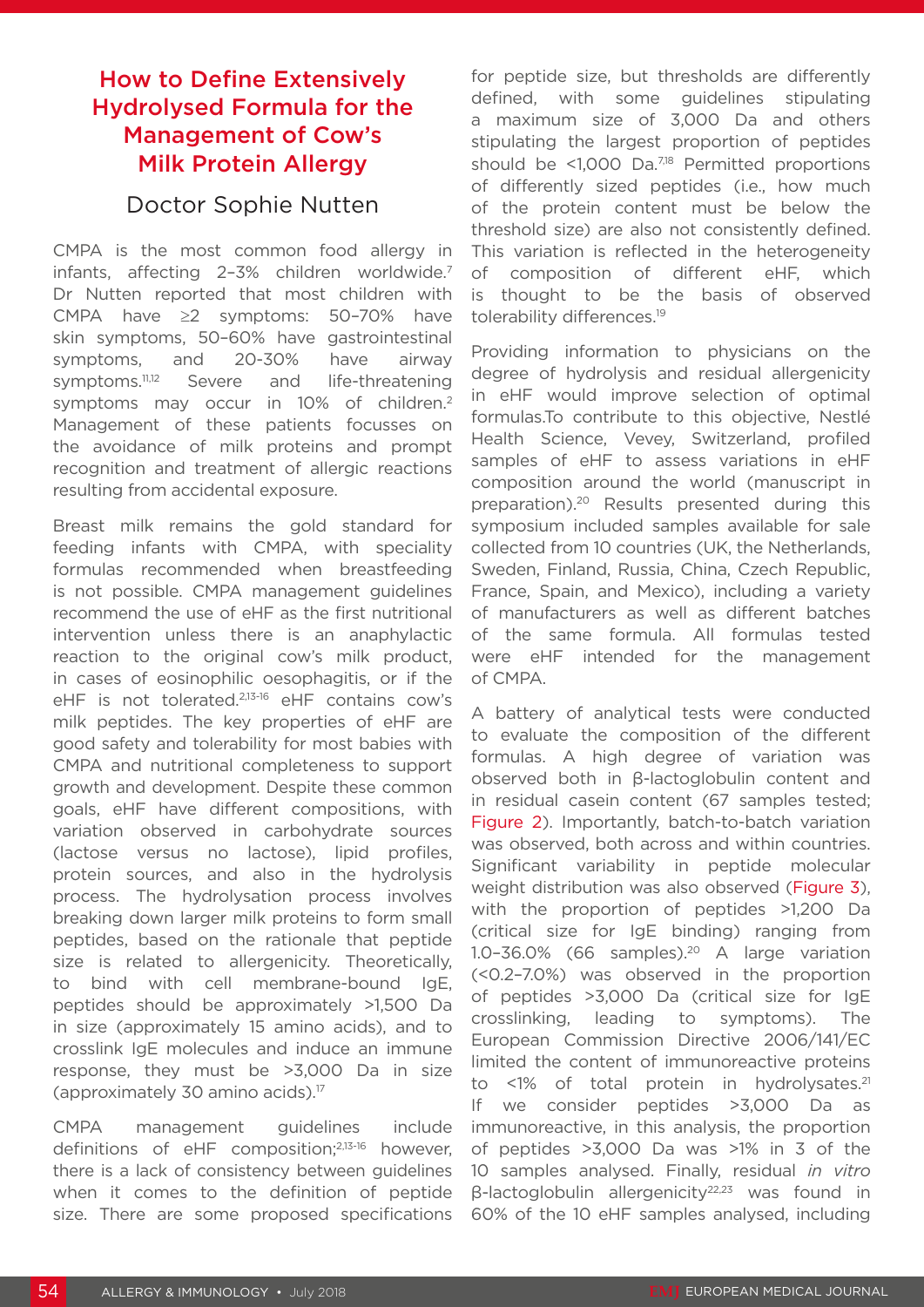7 of the 8 whey-based eHF. Overall, the analyses showed wide variation in the composition of the peptide fraction of commercially available eHF, even between batches of the same brand, indicating that reproducibility is not well controlled during manufacturing.

All guidelines recommend that clinical trials should be conducted to determine suitability and safety of eHF, with a general rule that eHF must be tolerated by >90% of infants.<sup>2,13-16</sup> However, clinical trials generally only provide a snapshot: a single test based on a single production batch. As wide variation has been demonstrated between different batches of the same formula, reproducibility in day-to-day manufacturing is key to ensure product safety and quality, supported by diligent processes.



Figure 2: Residual β-lactoglobulin content (A) and residual casein content (B) in commercially available extensively hydrolysed formula samples.

LoQ: limit of quantitation.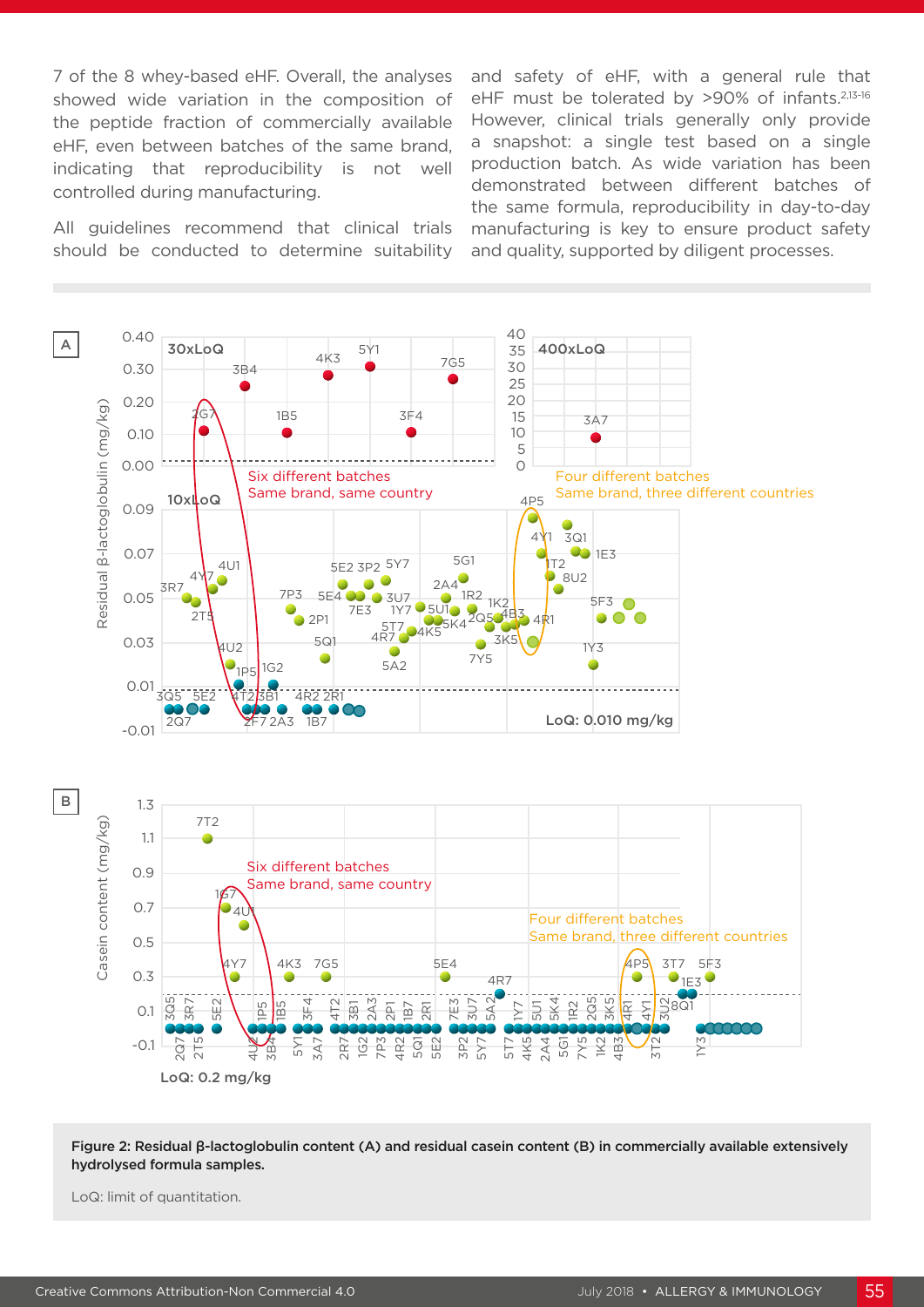

Significant variation in the peptide molecular weight distribution

Content of peptides with MW >1,200 Da average per brand

Residual ß-lactoglobulin (mg/kg)

Figure 3: Variation in molecular weight distribution and residual β-lactoglobulin content in different samples of extensively hydrolysed formula.

Currently, no aligned and actionable definitions are in place to characterise and monitor the quality of eHF, which is reflected in the wide variation observed in the degree of hydrolysis of commercial eHF. More rigorous, globally applied standard definitions of eHF that can be universally applied by manufacturers are necessary. Analytical methods are available to characterise eHF, yet they are not standardised nor proven predictive of a potential allergic reaction. As shown in this study, there is good correlation between peptide molecular weight and allergenicity, which suggests that a high degree of hydrolysis may be preferable. Clinical trials remain important, as a successful, well-designed trial can establish the suitability of formula composition, but a strict quality control of the entire production process is crucial to guarantee consistent composition of the final product and eliminate contamination risks.

# The Gut Microbiome and its Role in Early Immune Development and Allergies

# Professor Liam O'Mahony

Recent investigations have explored the impact of the gut microbiome on the immune system, including its role in sensitisation to allergens and associated short and long-term effects.<sup>24</sup> Every cell in the mucosal immune system communicates with those around it and responds to the presence of bacteria and secretion of bacterial metabolites.25 Induction of T regulatory cells by gut microbiota is important for oral tolerance to allergens, as well as wider general tolerance.26 The beneficial effects of gut microbiota are apparent from the earliest days of life but vary depending on the strain of bacteria. For example, certain Bifidobacteria can induce a T regulatory cell response to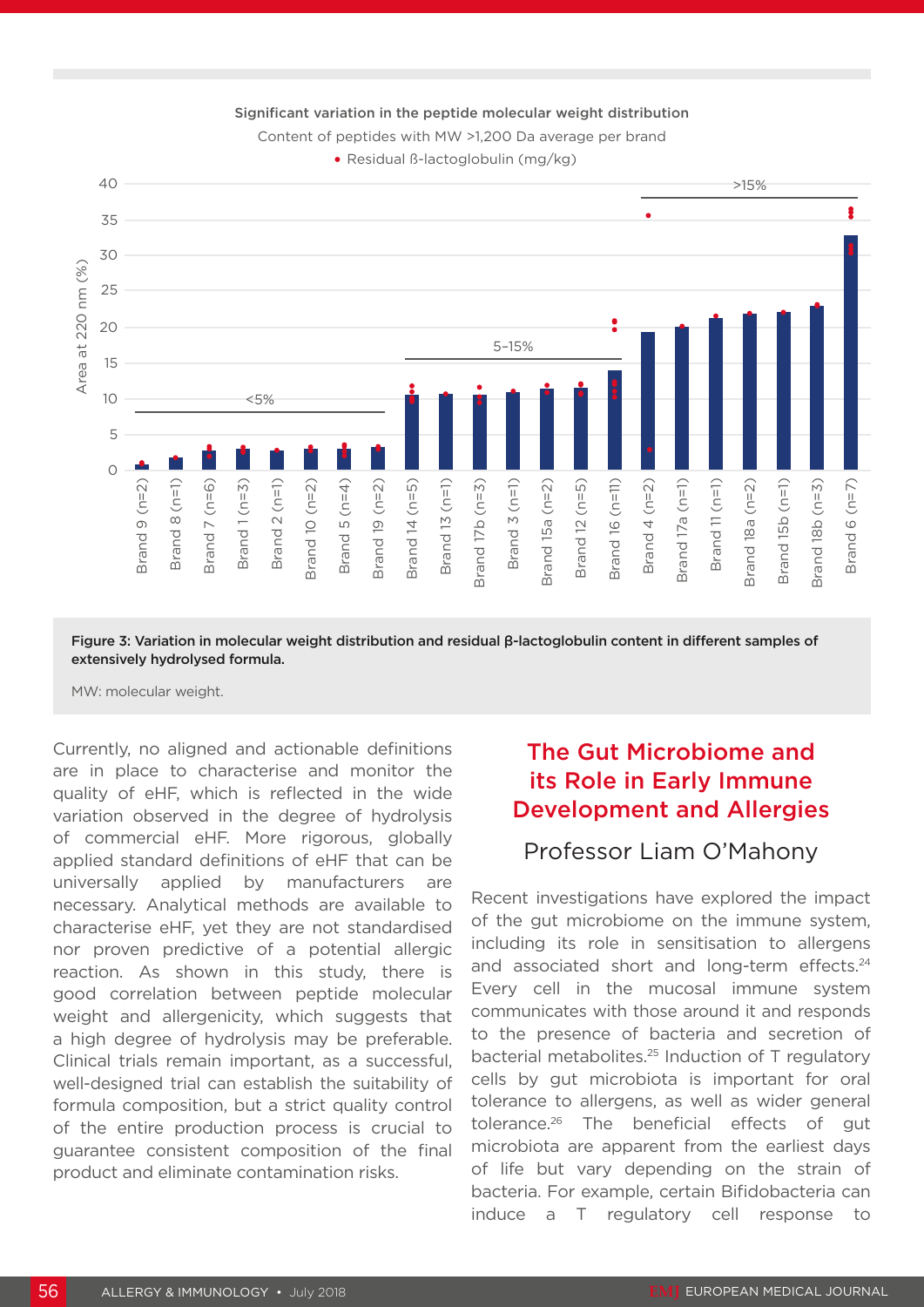allergens in germ-free mice, reducing the IgE response to a later challenge by allergens.<sup>27</sup> The severity of the allergic response is associated with the types of bacteria present in the gut, with some types associated with a heightened response to allergens.28

Children with CMPA have altered microbiome composition and metabolism compared with children who do not have CMPA.29 In addition, the gut microbiome in children whose CMPA spontaneously resolves is different compared with those in whom allergy persists.<sup>30</sup> Surgery and exposure to antibiotics early in life increase the risk of developing a food allergy, but early administration of probiotics in these patients can reduce the risk of CMPA.<sup>31</sup> Therefore, it may be possible to target probiotics to children at greater risk of gut dysbiosis, and further research in this area is warranted.

Humans are not born with a complete gut microbiome; rather, this is acquired gradually, with development of a mature microbiome requiring  $2-3$  years.<sup>32</sup> Type of birth, diet, and antibiotic exposure affect microbiome development during this time.33-35 In particular, babies born vaginally have more complex and varied microbiomes than those delivered by caesarean section, with strain-matching showing direct acquisition of some bacterial strains from the mother.<sup>33</sup> Gut dysbiosis due to type of birth can persist into childhood and may have longer-term consequences, $33$  and Prof O'Mahony suggested that inherited strains of gut bacteria may be progressively lost in multiple generations of babies born by caesarean section.

Microbiome development is also heavily influenced by nutrition, including the timing of introduction of yoghurt, fruit, and vegetables into the diet. Balanced nutrition in early life can reduce the risks of developing a food allergy.<sup>36</sup> Short chain fatty acids are immunoregulatory and bind to G-protein-coupled receptors, promoting T regulatory cell and T helper cell responses. These molecules are microbial metabolites from dietary fibre, which is fermented by the gut microbiota, and are also present in some foods such as butter and yoghurt, which contain the short chain fatty acid butyrate. (Roduit and Frei et al. Manuscript submitted.) Children with higher butyrate

levels at 1 year of age have fewer allergies by the age of 6 years than those with lower levels. Lactose, which is present in breast milk, is also an important early life prebiotic. It has been shown that children with CMPA consuming an eHF with lactose have significantly higher counts of Bifidobacteria and lactic acid bacteria as well as significantly higher levels of short chain fatty acids than children consuming an eHF not containing lactose.<sup>37</sup> A lack of lactose in specialised formula for children with CMPA could have a detrimental effect on microbiome development and associated response to food allergens. $37$  Obesity also affects the microbiome and a higher BMI is associated with greater sensitisation to IgE and food allergies, although the effects are not thought to be direct.<sup>38</sup>

Exposure to antibiotics can significantly delay maturation of the gut microbiome.<sup>33,34</sup> The type of antibiotic, length of exposure, and administration route all influence microbiome development. Although there are conflicting data about the use of antibiotics and the development of food allergies, it is feasible to suggest that antibiotics may modify the microbiome, leading to increased response to, for example, cow's milk protein.<sup>39</sup>

Several opportunities are available for clinical practice interventions to improve food tolerance and reduce allergies via actions on the gut microbiome.40 Reducing the number of elective caesarean sections would mitigate microbial dysbiosis and potentially reduce the risk of allergic immune responses and inflammation. Reduction in indiscriminate use of antibiotics during infancy and the perinatal period may prevent delayed maturation of the gut microbiome. Minimising inappropriate use of lactose-free formula for infants could have beneficial effects on the microbiome, possibly improving tolerance to food allergens. Finally, an increase in dietary intake of fermentable fibre to increase short chain fatty acids produced by microbial fermentation might reduce allergic responses.

### Conclusion

To conclude, the management of patients with CMPA is a challenge but can be optimised.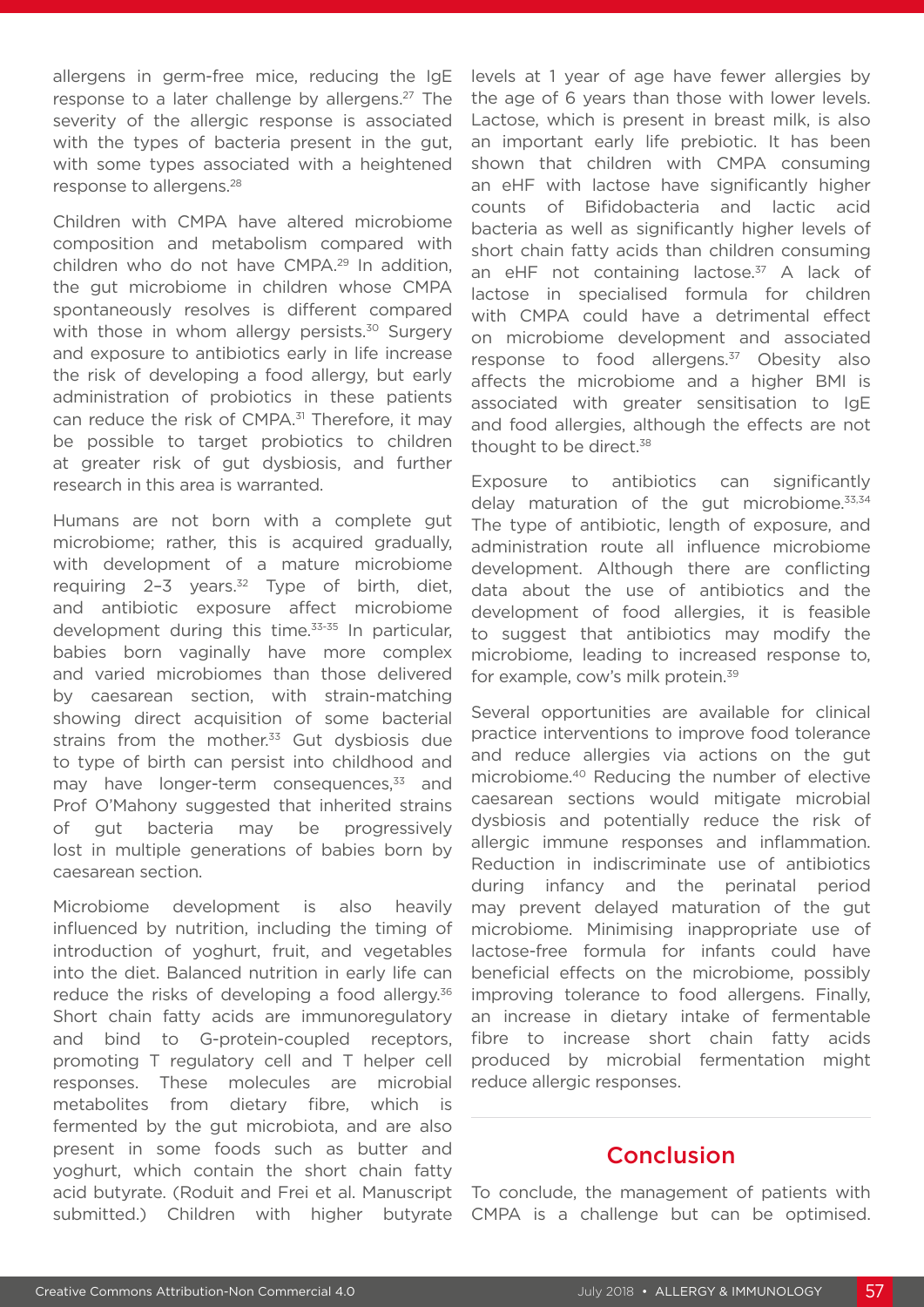Three fundamental themes explored during standardised global guidelines and definitions this symposium could be instrumental in for eHF composition is necessary to ensure improving the management of infants with CMPA. First, targeted education and training is essential to improve early recognition of symptoms and to minimise misdiagnosis, such as lactose intolerance. Second, manufacturers of infant formula should consider focussing on quality control and reproducibility of formula lactose intolerant could have a detrimental production processes to guarantee consistent composition. Heterogeneity of available eHF is a challenge and the development of

that physicians can select appropriate formulas for their patients. Finally, the role of the gut microbiome in sensitivity and tolerance to food allergens and the prebiotic role of lactose should be considered. Inappropriate use of lactose-free eHF for infants who are not effect on microbiome establishment, particularly in children already at risk of delayed microbiome maturation.

#### References

- 1. Heine RG et al. Lactose intolerance and gastrointestinal cow's milk allergy in infants and children – Common misconceptions revisited. World Allergy Organ J. 2017;10(1):41.
- 2. Fiocchi A et al. World Allergy Organization (WAO) Diagnosis and Rationale for Action against Cow's Milk Allergy (DRACMA) Guidelines. World Allergy Organ J. 2010;3(4): 57-161.
- 3. Bock SA. Prospective appraisal of complaints of adverse reactions to foods in children during the first 3 years of life. Pediatrics. 1987;79(5):683-8.
- 4. McBride D et al. The EuroPrevall birth cohort study on food allergy: Baseline characteristics of 12,000 newborns and their families from nine European countries. Pediatr Allergy Immunol. 2012;23(3):230-9.
- 5. Rona RJ et al. The prevalence of food allergy: A meta-analysis. J Allergy Clin Immunol. 2007;120(3):638-46.
- 6. Szilagyi A. Redefining lactose as a conditional prebiotic. Can J Gastroenterol. 2004;18(3):163-7.
- 7. Luyt D et al. BSACI guideline for the diagnosis and management of cow's milk allergy. Clin Exp Allergy. 2014;44(5):642-72.
- 8. Johansson SG et al.; EAACI nomenclature task force. A revised nomenclature for allergy. An EAACI position statement from the EAACI nomenclature task force. Allergy. 2001;56(9):813-24.
- 9. Werkstetter K et al. Diagnosis and management of cow's milk protein allergy - How big is the gap between ideal and reality? A quality-ofcare survey in Europe. J Pediatr Gastroenterol Nutr. 2018;66(Suppl 2): 399-400.
- 10. Madrazo J et al. International survey identifies educational needs around the management of infants with cow's milk allergy and lactose

intolerance. Thematic Poster Session 09. EAACI Congress, 26-30 May, 2018.

- 11. Lifschitz C, Szajewska H. Cow's milk allergy: Evidence-based diagnosis and management for the practitioner. Eur J Pediatr. 2015;174(2):141-50.
- 12. Høst A, Halken S. A prospective study of cow milk allergy in Danish infants during the first 3 years of life. Clinical course in relation to clinical and immunological type of hypersensitivity reaction. Allergy. 1990;45(8):587-96.
- 13. Vandenplas Y. Prevention and management of cow's milk allergy in non-exclusively breastfed infants. Nutrients. 2017;9(7).
- 14. Kemp AS et al.; Australian consensus panel. Guidelines for the use of infant formulas to treat cows milk protein allergy: An Australian consensus panel opinion. Med J Aust. 2008;188(2):109-12.
- 15. Koletzko S et al. Diagnostic approach and management of cow's-milk protein allergy in infants and children: ESPGHAN GI Committee practical guidelines. J Pediatr Gastroenterol Nutr. 2012;55(2):221-9.
- 16. Muraro A et al. EAACI Food allergy and anaphylaxis guidelines: Diagnosis and management of food allergy. Allergy. 2014;69(8):1008-25.
- 17. Huby RD et al. Why are some proteins allergens? Toxicol Sci. 2000;55(2):235-46.
- 18. Greer FR et al. Effects of early nutritional interventions on the development of atopic disease in infants and children: The role of maternal dietary restriction, breastfeeding, timing of introduction of complementary foods, and hydrolyzed formulas. Pediatrics. 2008;121(1):183-91.
- 19. Lambers TT et al. Clustering analyses in peptidomics revealed that peptide profiles of infant formulae are descriptive. Food Sci Nutr.

2015;3(1):81-90.

- 20. Nutten S et al. Extensively hydrolyzed formulas for the management of cow's milk protein allergy in infants: Is extensive hydrolysis sufficient to guarantee success? Thematic Poster Session 09. EAACI Congress, 26-30 May, 2018.
- 21. Dupont C et al.; French Society of Paediatrics. Dietary treatment of cows' milk protein allergy in childhood: A commentary by the Committee on Nutrition of the French Society of Paediatrics. Br J Nutr. 2012;107(3):325-38.
- 22. Knipping K et al. Development of β-lactoglobulin-specific chimeric human IgEκ monoclonal antibodies for in vitro safety assessment of whey hydrolysates. PLoS One. 2014;9(8):e106025.
- 23. Knipping K et al. Intra- and interlaboratory validation of an innovative huFcεRIα-RBL-2H3 degranulation assay for in vitro allergenicity assessment of whey hydrolysates. Toxicol In Vitro. 2016;33:29-34.
- 24. Sampson HA et al. Mechanisms of food allergy. J Allergy Clin Immunol. 2018;141(1):11-9.
- 25. Mortha A et al. Microbiota-dependent crosstalk between macrophages and ILC3 promotes intestinal homeostasis. Science. 2014;343(6178):1249288.
- 26. Wawrzyniak M et al. Role of regulatory cells in oral tolerance. Allergy Asthma Immunol Res. 2017;9(2):107-15.
- 27. Morin S et al. Delayed bacterial colonization of the gut alters the host immune response to oral sensitization against cow's milk proteins. Mol Nutr Food Res. 2012;56(12):1838-47.
- 28. Noval Rivas M et al. A microbiota signature associated with experimental food allergy promotes allergic sensitization and anaphylaxis. J Allergy Clin Immunol. 2013;131(1):201-12.